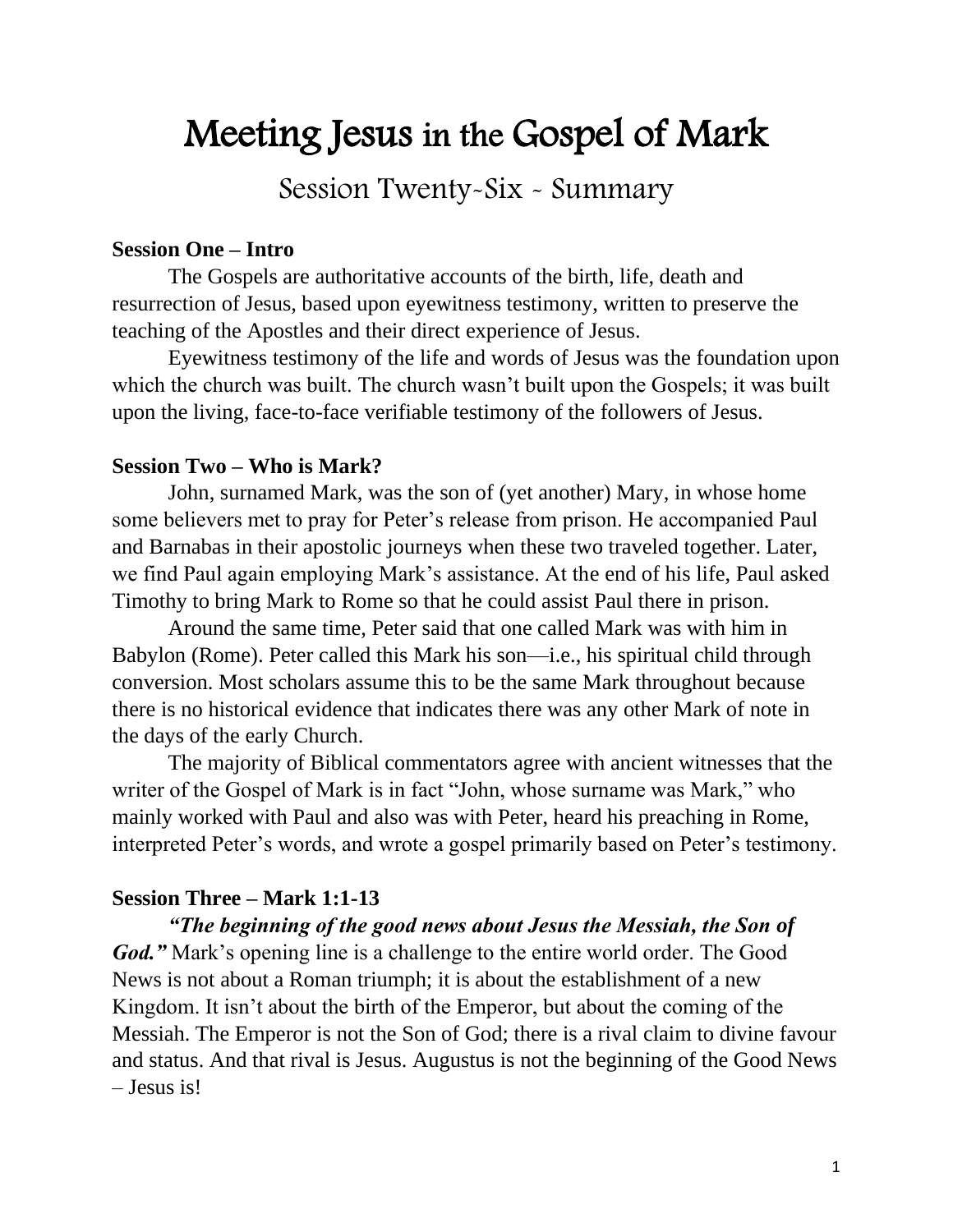*"You are my Son, whom I love; with you I am well pleased."* Mark's language recalls Psalm 2:7 and Isaiah 42:1. Psalm 2 celebrates the enthronement of the king to rule over God's people. "My son" is a title for the Davidic kings of Israel. It is not only a declaration of the relationship between Jesus and God (as Father and Son) but a declaration of Kingship and Messiah.

# **Session Four - Mark 1:14-45**

Jesus announces the good news of God – the Kingdom is come near ("at hand, ready to reach out and grasp."). The coming of the kingdom of God is central theme in the Gospel. Mark mentions it over a dozen times, in the sermon and sayings and parables of Jesus.

Jesus abruptly appears by the Sea of Galilee and calls unsuspecting fishermen to be disciples. These men show their repentance, their desire "to turn," by dropping everything to heed Jesus' call. Their growing belief and understanding - and their struggles to do so - will continue throughout the Gospel.

Jesus demonstrates his divine authority with miracles, which begin to draw large crowds. Jesus points out that, "Preaching is why I have come." The miracles are drawing crowds, but the message is the point. His quickly growing fame is making preaching difficult, resulting in him asking those healed to be silent.

# **Session Five – Mark Chapter 2:1-12**

Confronted with a paralysed man lowered through the roof, Jesus first forgives the man his sin. He does not declare that God forgives the man's sin, or pray that God will do so. He forgives the man directly. In technical language, this "assumes the divine prerogative." Jesus is acting like he himself is God. Healing the man then proves his divine authority, enraging the Pharisees.

# **Session Six – Mark 2:13 – 3:6**

Jesus called people from all walks of life – and all levels of popularity! – to follow him. His goal in reaching out to the sick is to bring about healing and transformation in their lives. Instead of sorting people into classifications, holy and unholy, clean and unclean, righteous and sinner, Jesus gathers them under the wings of God's grace and love.

Throughout the Gospels, Jesus is pictured as a faithful attender at Synagogue worship, particularly on the Sabbath. The Sabbath was a critical point of Jewish life. While Jesus was critical of the negative legalism which encumbered it, he didn't dispense with the idea.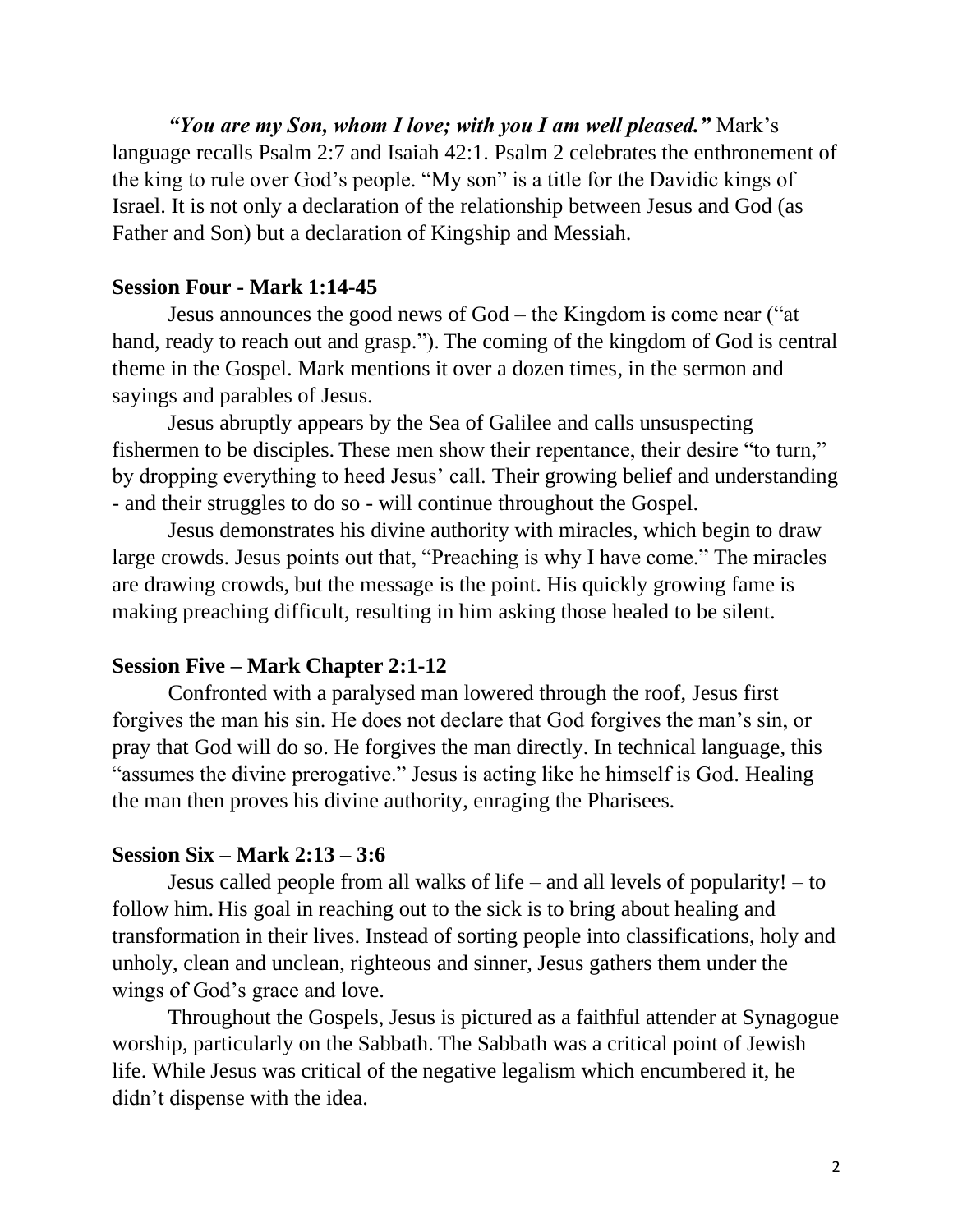#### **Session Seven – Mark 3:7-35**

Jesus' popularity now extended throughout the width and breadth of ancient Israel. The downside is that in their eagerness, the crowds threated to crush Jesus! His movements are becoming limited, and he resorts to preaching from a boat, and in areas further afield.

To share the preaching, Jesus designates twelve from among his followers to preach. He gives them authority over spiritual and physical suffering. The disciples, and his close followers, become his "new family," and establish the community of faith as a primary relationship for all believers.

#### **Session Nine – Mark 4:35-5:20**

Jesus will demonstrate his divine power in calming a furious squall, and in casting a "legion" of demons from a tormented man in a Gentile area, thereby beginning his incursion into the Gentile world. His authority over death is established with the raising of Jairus' daughter. The disciples are both astonished and fearful as they come to realise they are in the presence of God, who has authority over nature, over the supernatural, over the Jewish and Gentile world, and over death itself.

#### **Session Ten – Mark 6:1-29**

The New Testament explicitly identifies Jesus as "the prophet from Nazareth in Galilee". This small town was the residence of Mary and Joseph and the place where Jesus grew up. The people of Nazareth are amazed at what Jesus teaches and does, but they can't get past the fact that he is simply a hometown boy. They reject him, and Jesus relocates to Capernaum, extending his ministry – and that of the Apostles - to the surrounding villages of Galilee

Meanwhile, Jesus' forerunner John is arrested by Herod Antipas, and is beheaded. Jesus is now alone in his proclamation of God's Kingdom.

#### **Session Eleven – Mark 6:30-56**

The ministry of the Apostles has resulted in such crowds that refuge is sought elsewhere – but the crowds follow. Echoing the provision of manna in the desert, Jesus, the New Moses, feeds the 5000, with baskets left over.

Not as obvious, but woven throughout this passage, are parallels to Psalm 23, "The Lord's My Shepherd." Jesus looks upon the people with the compassion of a shepherd; he brings them to green pastures (the area is described as "green grass") and waters (Heptapagon!). He feeds them so they "shall not want;" in his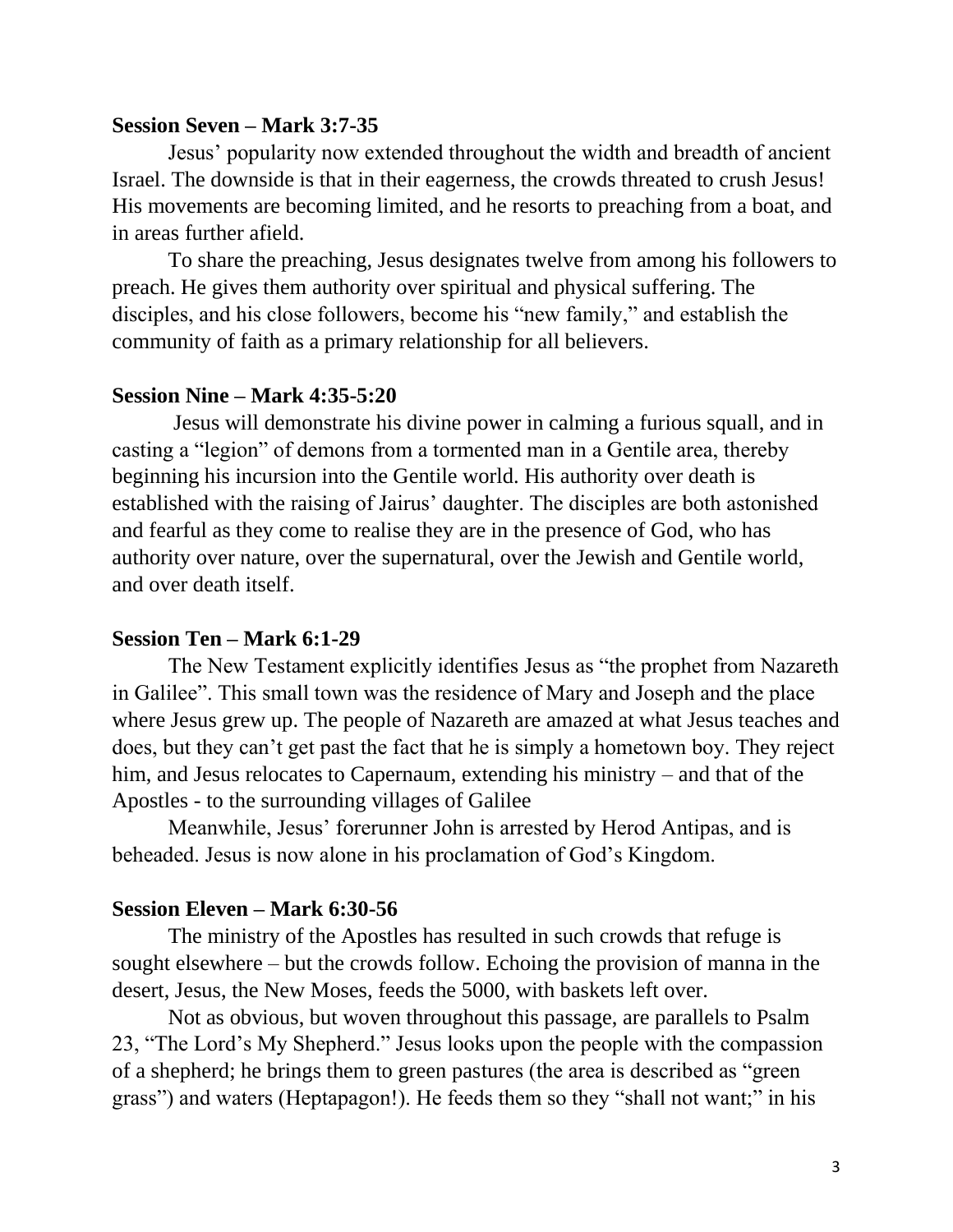teaching, he "restores their soul," and "guides them in the right path." In providing an echo of the heavenly banquet, he "prepares a table before me." With so many leftovers (12 baskets), the "cup runneth over!"

Later that day, echoing the earlier miracle of the calming of the storm, Jesus walks on water, joining the terrified disciples on the boat. Moses invoked the authority of God in the parting of the sea; Jesus demonstrates the nature of God by simply walking upon it. Nevertheless, the disciples still don't fully understand.

## **Session Twelve – Mark 7**

Jesus challenges the laws and traditions known as "kosher." Jesus criticizes the Pharisees: in their obsession with following the rules, they have lost any sense of what the commands of God are to do: to lead us to peace with God and with one another. Jesus insists that the Pharisees have drifted away from God, accusing the Pharisees of placing obedience to man-made rules over the necessity of loving God, and your neighbour as yourself. The rules exist to provide an external structure for the internal life – but it is that which is found "in the heart" which matters.

Jesus and the disciples leave their home area and go the Gentile region of Tyre. His interaction with gentile woman seeking healing reveals the prejudices of the disciples, and the commitment of Jesus to minister to people of all nationalities.

#### **Session Thirteen – Mark 8:1-34**

Another feeding of a multitude, this time in a Gentile area, affirms Jesus' commitment to all people. Despite all his miraculous works, Jesus is still doubted by his opposition – but by his disciples as well, who fail to grasp the full significance of his identity. A blind man is healed, but regains his sight in stages – a symbol of the disciples' gradual realization?

Travelling north to Gentile Caesarea Philippi, confronted by the claims of all the rival Pagan gods, Jesus challenges the disciples with the question, "Who do you say that I am?" For the first time, Peter blurts out the answer – "You are the Messiah!"

Jesus begins to teach what this means – the Messiah will suffer and die on behalf of all the people – but will be raised. Peter utterly rejects this plan – this is not what the Messiah is expected to do, according to tradition! But Jesus rebukes Peter, saying the Messiah "Must" suffer.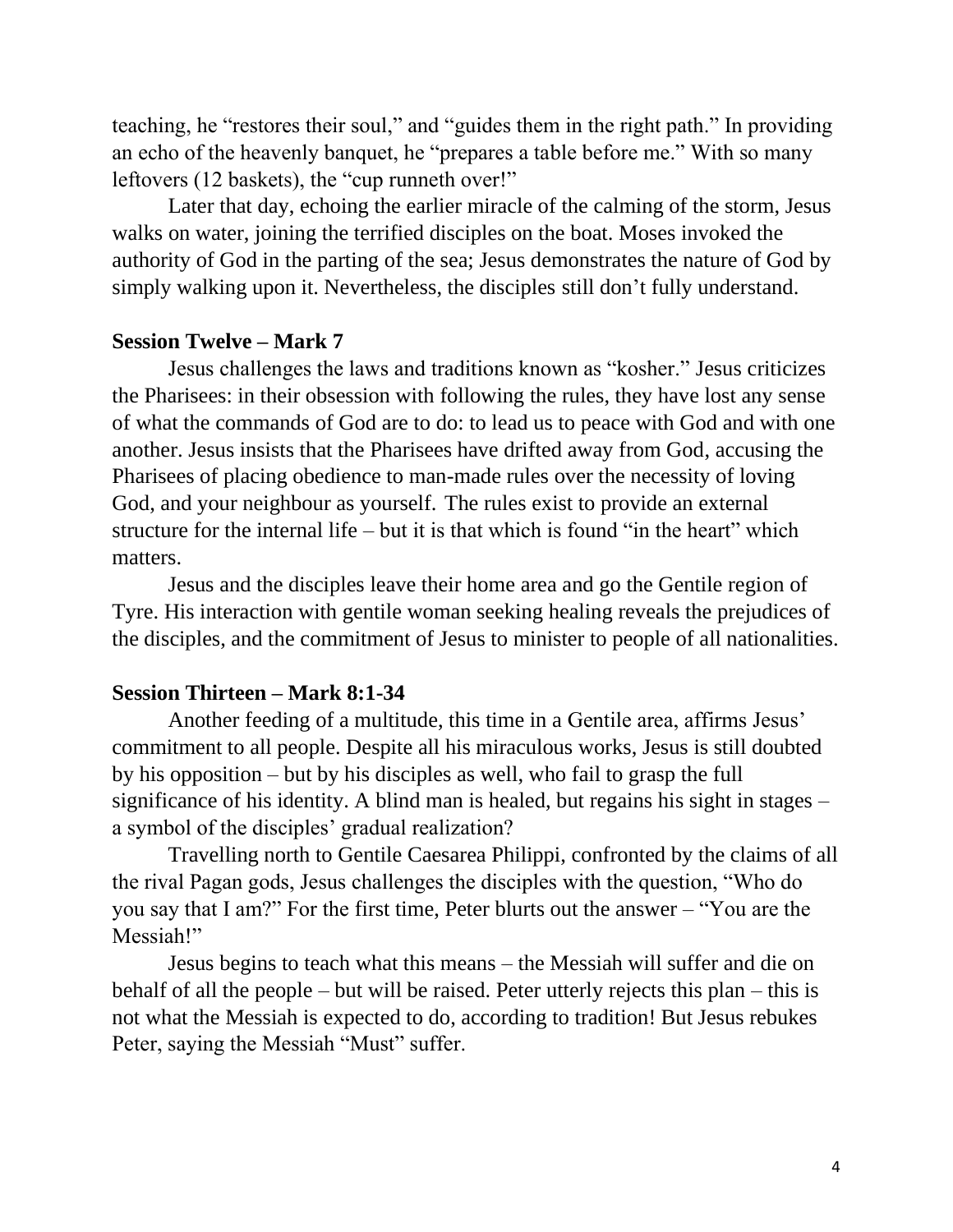#### **Session Fourteen – Mark 9:1-29**

Taking Peter, James and John with him up an unidentified mountain, Jesus is transformed before them into his dazzling heavenly persona, accompanied by Moses and Elijah, the representatives of the Law and the Prophets. Jesus' true nature is revealed. God commands that the disciples listen to his beloved Son, giving his full authority to Jesus. The Transfiguration confirms that the suffering which Jesus predicts he will endure is not incompatible with his glory.

Returning, Jesus angrily confronts the disciples, who are attempting a healing by their own power, without prayer. Jesus continues to demonstrate his divine compassion for those who suffer - healing the young man, despite the father's incomplete belief.

#### **Session Fifteen – Mark 9:30-50**

Mark continues his theme of the disciples' failures of understanding and discipleship. This time, they are arguing among themselves as to which of them is the greatest. They are missing the point of self-sacrifice which had, and would continue to, define Jesus' life, ministry, and death: "Anyone who wants to be first must be the very last, and the servant of all" - giving up power, status and prestige for the sake of another.

#### **Session Sixteen – Mark 10:1-31**

Jesus is again in conflict with the Pharisees, this time concerning the nature of marriage and divorce. Reiterating that Moses allowed divorce as an accommodation rather than as an ideal, Jesus further states that for the husband or wife to remarry would be adultery. This was not recognised in Jewish law, because a man could commit adultery against another man by sleeping with his wife, but there was no understanding of that adultery being against his own wife. The wife is thus elevated to the same level as her and husband in Jesus' law.

Confronted by a man who asks how he might have eternal life, Jesus responds that he must actively follow the commandments, including the sharing of his wealth, which the man is unwilling to do. The kingdom of God is a gift given by God. In order to recognise our need, and be able to really accept God's kingdom, we must, like children, be empty of all that gets in between us and following Jesus.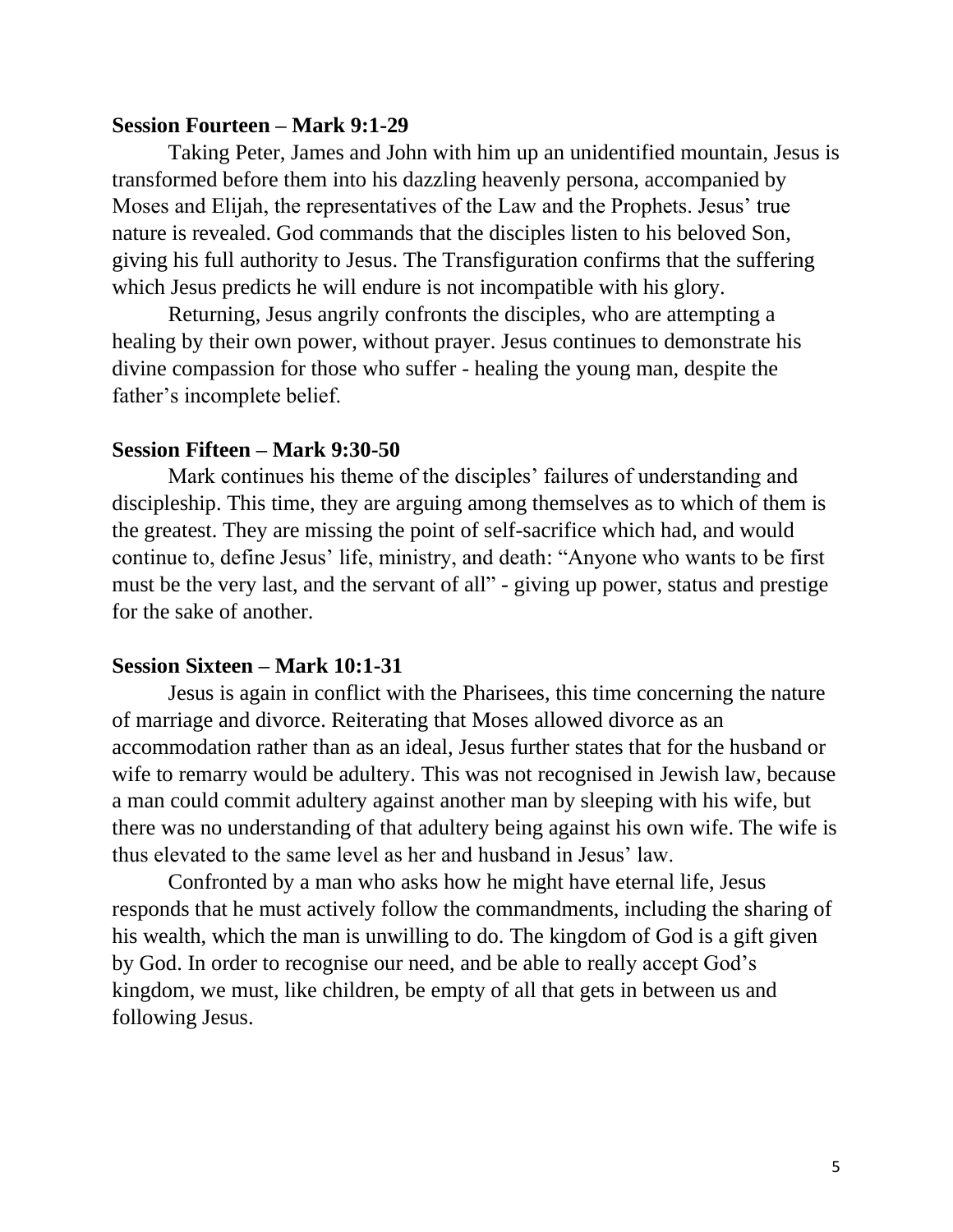#### **Session Seventeen – Mark 10:32-52**

Jesus leads the disciples and his crowd of followers up to Jerusalem. This is dangerous – Jesus again predicts his death – and the followers are afraid. This is the third time Jesus predicts his death. The first was at Caesarea Philippi, after Peter's realization that Jesus is indeed the Messiah; the second followed the Transfiguration; and now this, as they are about to make their ascent to Jerusalem.

The timing of the predictions is not accidental; first, after Jesus' identification as Messiah, he explains what Messiah really means; the second, after the revelation of his full glory, shows that to suffer and die does not imply the lessening of his glory; and now, at the onset of his journey to Jerusalem, to show that what is to happen is not accidental, but intentional. It must happen.

# Jesus sums up his teaching and purpose: *"For even the Son of Man did not come to be served, but to serve, and to give his life as a ransom for many."*

## **Session Eighteen – Mark 11:1-11**

The Palm Sunday procession is a form of "street theatre" – Jesus is reenacting the coronation of Solomon, showing he is the true successor, the long awaited Son of David. The crowds he brought with him from Jericho ensure his safety from the Temple officials.

#### **Session Nineteen – Mark 11:12-33**

Beginning with the puzzling "cursing of the fig tree" and the "overturning of the tables," Jesus continues to illustrate the impending end of the Temple era, which had become an exclusionary national shrine, not an international beacon of welcome and hope. Salvation now shifts from the temple to Jesus and his death and resurrection. Faith in him will become the way to God, not the sacrifice of animals in the temple.

The Temple and the sacrificial system existed as the place where prayers would be heard by God, and where forgiveness could be both given and received. Jesus teaches here, quite radically, that this will be done through faith, prayer and mutual forgiveness, rather than through the sacrificial system. God will hear the prayers of all people, not just the priests!

#### **Session Twenty – Mark 12:1-17**

Jesus teaches in the Temple using parables. A vineyard parable highlights the corruption of the Temple system, and its impending destruction. A new Temple is coming with Jesus as the cornerstone: it will be a Temple of Faith.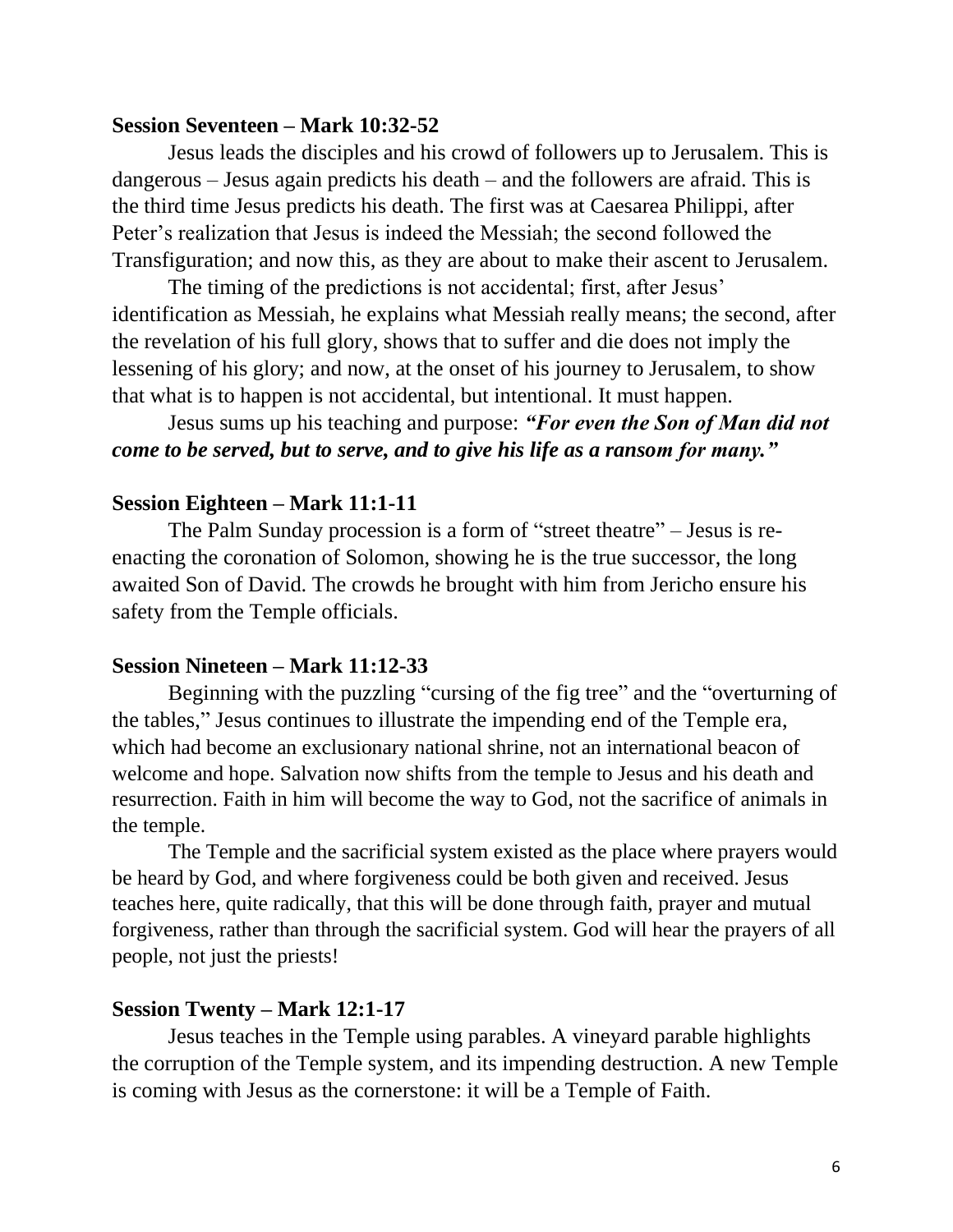The Temple officials are determined to kill Jesus, but are prevented by the crowd. Seeking to trap him with a charge of sedition, they ask him about paying taxes. Jesus' response "give back to Caesar what is Caesar's, and to God what is God's, not only avoids the trap, but affirms that we, who bear the image of God, belong entirely to God.

#### **Session Twenty-One – Mark 12:18-44**

The Sadducees challenge Jesus' teaching that there is a Resurrection. Jesus responds that God is the God of the living, affirming the afterlife; nevertheless, the Resurrection life will be different from our present existence.

Asked about the commandments, Jesus responds that the most important is to "*Love the Lord your God with all your heart and with all your soul and with all your mind and with all your strength.' The second is this: 'Love your neighbor as yourself.' There is no commandment greater than these."*

The questioner responds that this is *"more important than all burnt offerings and sacrifices."* Again, the Temple system is made secondary!

Jesus commends a widow for her paltry offering, which represented all she had. The true measure of our devotion is in proportion to our situation and our resources.

#### **Session Twenty-Two – Mark 13**

The chapter predicts the invasion of the Roman army and the devastation wrought in the country, within a generation of the listeners. Christians are advised to flee when the signs point to its imminence. False Messiahs will arise; the church will be persecuted; but the faithful will persevere. The church is to, "Watch! Remain alert! Be about the Master's business! Continue to faithfully share the Gospel to all the corners of the earth! Ultimately, despite the difficult days ahead, God is in control! Jesus will return!"

#### **Session Twenty-Three – Mark 14:12-31**

While sharing the traditional Passover Supper, Jesus will change the words and the meaning to point to himself as the sacrifice which brings deliverance – not from slavery and bondage to Pharaoh, but from slavery to sin and bondage to death. Jesus' sacrificial death is a covenant-making event. It marks a new act of redemption and begins a new relationship between God and the people — one that supersedes the old. It creates a new community gathered around his table.

Jesus predicts the disciples will abandon him – even Peter, who protests. The meal ends with the group making their way to the Mount of Olives.